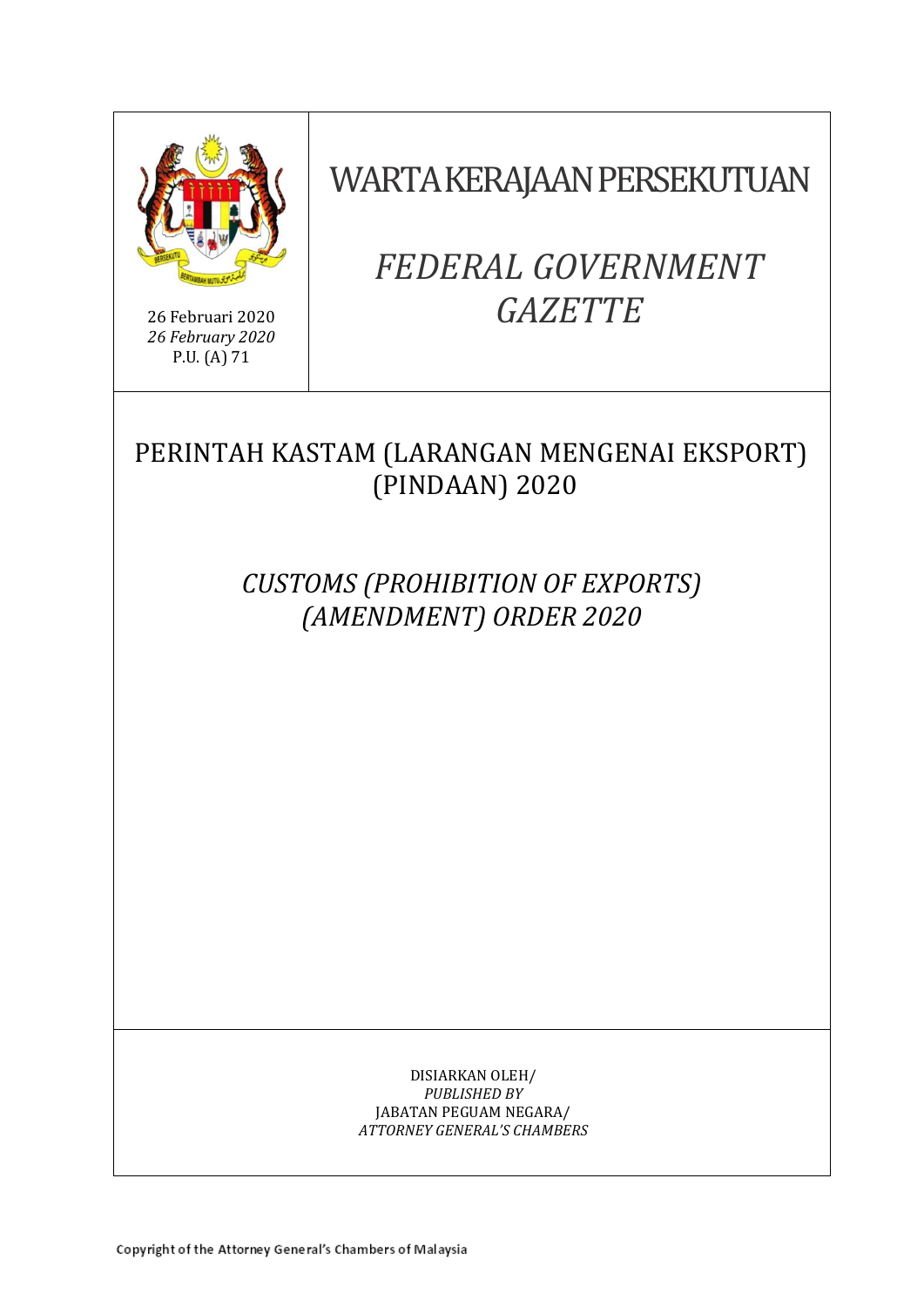#### AKTA KASTAM 1967

## PERINTAH KASTAM (LARANGAN MENGENAI EKSPORT) (PINDAAN) 2020

PADA menjalankan kuasa yang diberikan oleh subseksyen 31(1) Akta Kastam 1967 [*Akta 235*], Menteri membuat perintah yang berikut:

### **Nama dan permulaan kuat kuasa**

1. (1) Perintah ini bolehlah dinamakan **Perintah Kastam (Larangan Mengenai Eksport) (Pindaan) 2020**.

(2) Perintah ini mula berkuat kuasa pada 1 Mac 2020.

### **Pindaan Jadual Kedua**

2. Perintah Kastam (Larangan Mengenai Eksport) 2017 [*P.U. (A) 102/2017*] dipinda dalam Jadual Kedua, dengan memasukkan selepas butiran 22 dan butir-butir yang berhubungan dengannya butiran dan butir-butir yang berikut:

| (1)         |     | (2)                                                                     | (3)                                | (4)                | (5)                                                                         |
|-------------|-----|-------------------------------------------------------------------------|------------------------------------|--------------------|-----------------------------------------------------------------------------|
| Item<br>No. |     | <b>Description of Goods</b>                                             | Chapter/<br>Heading/<br>Subheading | <b>Destination</b> | Ministry/<br>Department/<br><b>Statutory Body</b><br><b>Issuing Licence</b> |
| "23.        |     | Hydrofluorocarbons<br>(HFCs)<br>gas<br>covered under Montreal Protocol: |                                    | All<br>countries   | Department of<br>Environment                                                |
|             | (1) | 1,1,1,3,3-Pentafluorobutane<br>$(HFC-365mfc)$                           | 2903.39.90 10                      |                    |                                                                             |
|             | (2) | 1, 1, 1, 2, 2, 3, 4, 5, 5, 5<br>Decafluoropentane<br>(HFC-43-10mee)     | 2903.39.90 20                      |                    |                                                                             |
|             | (3) | Fluoromethane<br>$(HFC-41)$                                             | 2903.39.90 30                      |                    |                                                                             |
|             | (4) | Difluoromethane<br>$(HFC-32)$                                           | 2903.39.90 41                      |                    |                                                                             |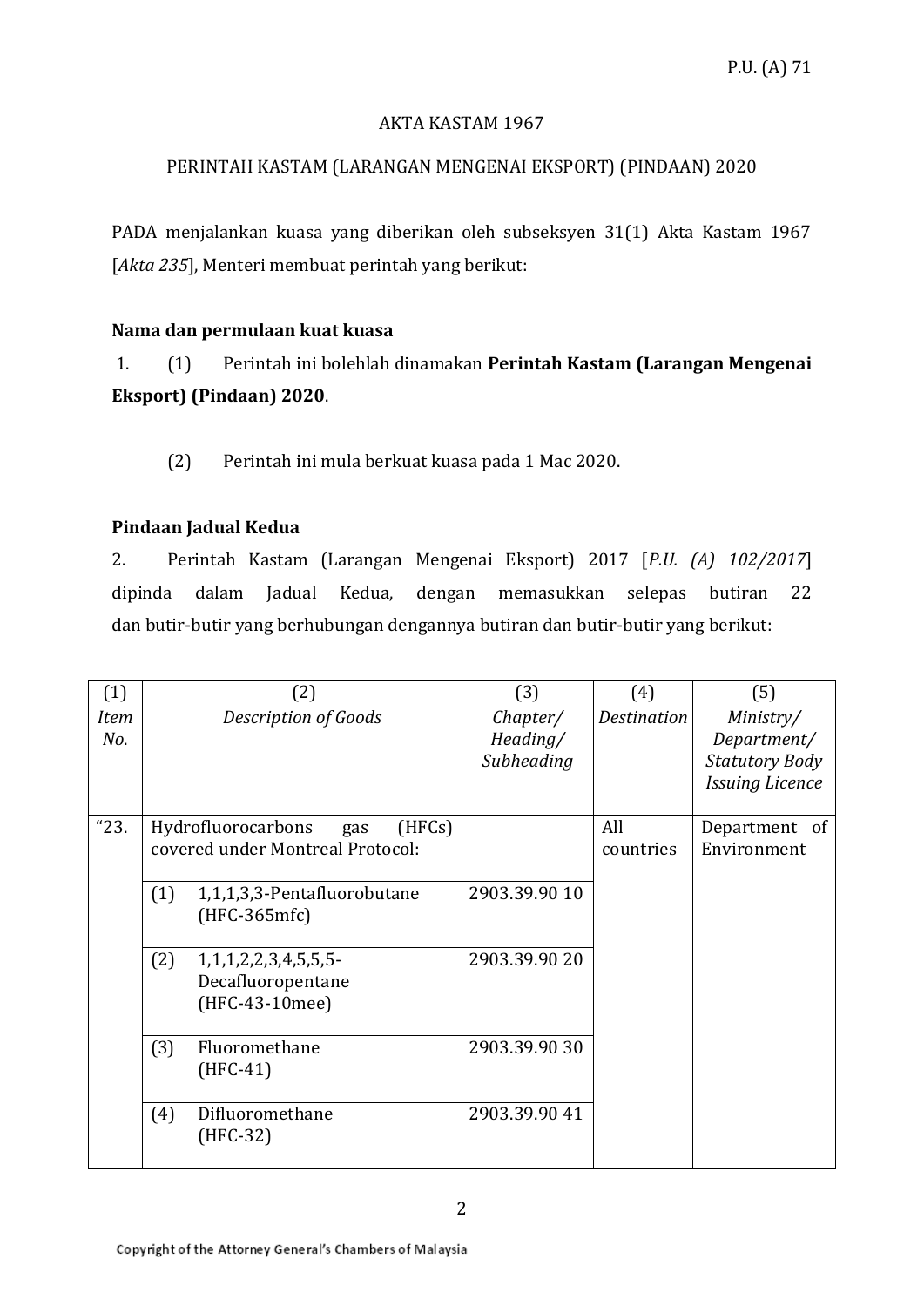| (1)                |      | (2)                                                       | (3)                                | (4)                | (5)                                               |
|--------------------|------|-----------------------------------------------------------|------------------------------------|--------------------|---------------------------------------------------|
| <b>Item</b><br>No. |      | <b>Description of Goods</b>                               | Chapter/<br>Heading/<br>Subheading | <b>Destination</b> | Ministry/<br>Department/<br><b>Statutory Body</b> |
|                    |      |                                                           |                                    |                    | <b>Issuing Licence</b>                            |
|                    | (5)  | Trifluoromethane (HFC-23)                                 | 2903.39.90 42                      |                    |                                                   |
|                    | (6)  | 1,1-Difluoroethane<br>$(HFC-152a)$                        | 2903.39.90 51                      |                    |                                                   |
|                    | (7)  | 1,2-Difluoroethane<br>(HFC-152)                           | 2903.39.90 52                      |                    |                                                   |
|                    | (8)  | 1,1,1-Trifluoroethane<br>$(HFC-143a)$                     | 2903.39.90 53                      |                    |                                                   |
|                    | (9)  | 1,1,2-Trifluoroethane<br>$(HFC-143)$                      | 2903.39.90 54                      |                    |                                                   |
|                    | (10) | 1,1,1,2-Tetrafluoroethane<br>(HFC-134a)                   | 2903.39.90 55                      |                    |                                                   |
|                    | (11) | 1,1,2,2-Tetrafluoroethane<br>$(HFC-134)$                  | 2903.39.90 56                      |                    |                                                   |
|                    | (12) | Pentafluoroethane<br>$(HFC-125)$                          | 2903.39.90 57                      |                    |                                                   |
|                    | (13) | 1,1,1,3,3-Pentafluoropropane<br>$(HFC-245fa)$             | 2903.39.90 61                      |                    |                                                   |
|                    |      | $(14)$ 1,1,2,2,3-Pentafluoropropane<br>(HFC-245ca)        | 2903.39.90 62                      |                    |                                                   |
|                    | (15) | 1,1,1,2,2,3-Hexafluoropropane<br>(HFC-236cb)              | 2903.39.90 63                      |                    |                                                   |
|                    | (16) | 1,1,1,2,3,3-Hexafluoropropane<br>(HFC-236ea)              | 2903.39.90 64                      |                    |                                                   |
|                    | (17) | 1,1,1,3,3,3-Hexafluoropropane<br>$(HFC-236fa)$            | 2903.39.90 65                      |                    |                                                   |
|                    | (18) | 1, 1, 1, 2, 3, 3, 3-<br>Heptafluoropropane<br>(HFC-227ea) | 2903.39.90 66                      |                    |                                                   |

3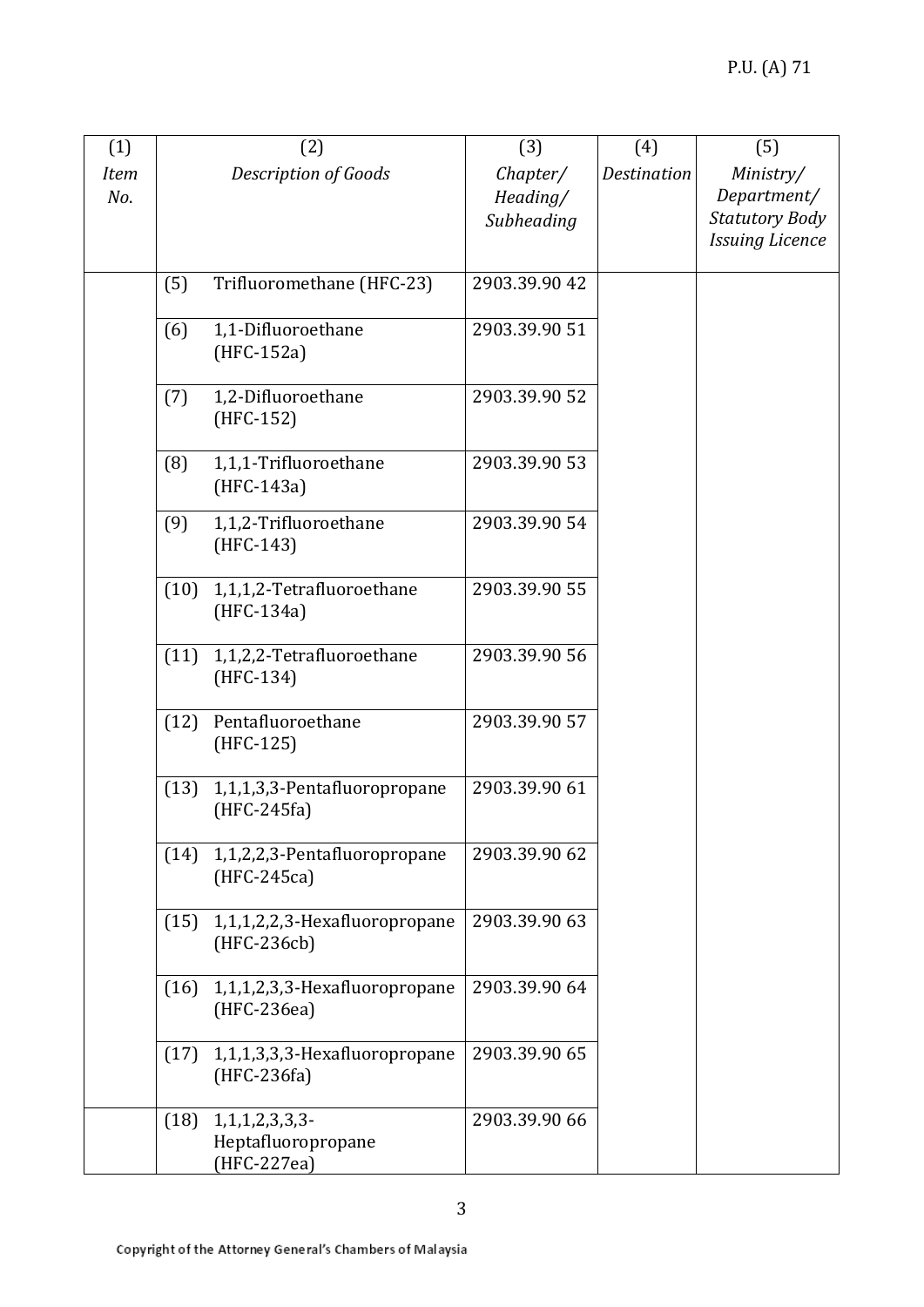| (1)                | (2)                                                                                                                                                               | (3)                                | (4)                | (5)                                                                         |
|--------------------|-------------------------------------------------------------------------------------------------------------------------------------------------------------------|------------------------------------|--------------------|-----------------------------------------------------------------------------|
| <b>Item</b><br>No. | <b>Description of Goods</b>                                                                                                                                       | Chapter/<br>Heading/<br>Subheading | <b>Destination</b> | Ministry/<br>Department/<br><b>Statutory Body</b><br><b>Issuing Licence</b> |
|                    |                                                                                                                                                                   |                                    |                    |                                                                             |
| 24.                | Containing perfluorocarbons (PFCs)<br>or hydrofluorocarbons (HFCs) but<br>not containing chlorofluorocarbons<br>(CFCs) or hydrochlorofluorocarbons<br>$(HCFCs)$ : |                                    | All<br>countries   | Department of<br>Environment".                                              |
|                    | (1) containing mixtures of HFC-125,<br>HFC-143a<br>and<br>HFC-134a<br>(HFC-404A)                                                                                  | 3824.78.00 10                      |                    |                                                                             |
|                    | containing mixtures of HFC-32,<br>(2)<br><b>HFC-125</b><br><b>HFC-134a</b><br>and<br>(HFC-407A,<br>HFC-407B,<br>HFC-407C,<br>HFC-407D,<br>HFC-407E and HFC-407F)  | 3824.78.00 20                      |                    |                                                                             |
|                    | containing mixtures of HFC-32<br>(3)<br>and HFC-125 (HFC-410A and<br>HFC-410B)                                                                                    | 3824.78.0030                       |                    |                                                                             |
|                    | (4)<br>containing mixtures of<br>HFC-134a, HFC-125 and HC-600<br>(butane) (HFC-417A and<br>HFC-417B)                                                              | 3824.78.00 40                      |                    |                                                                             |
|                    | containing mixtures of HFC-125<br>(5)<br>and HFC-143a (HFC-507A)                                                                                                  | 3824.78.00 50                      |                    |                                                                             |
|                    | containing mixtures of HFC-23<br>(6)<br>and FC-116 (hexafluoroethane)<br>(HFC-508A and HFC-508B)                                                                  | 3824.78.00 60                      |                    |                                                                             |

Dibuat 20 Februari 2020 [SULIT KE.HT(96)669/15-36/Klt. 19/S.K. 1; MOF-TAX(S)700-2/1/16 Jld.3; PN(PU2)338C/XXX]

> LIM GUAN ENG *Menteri Kewangan*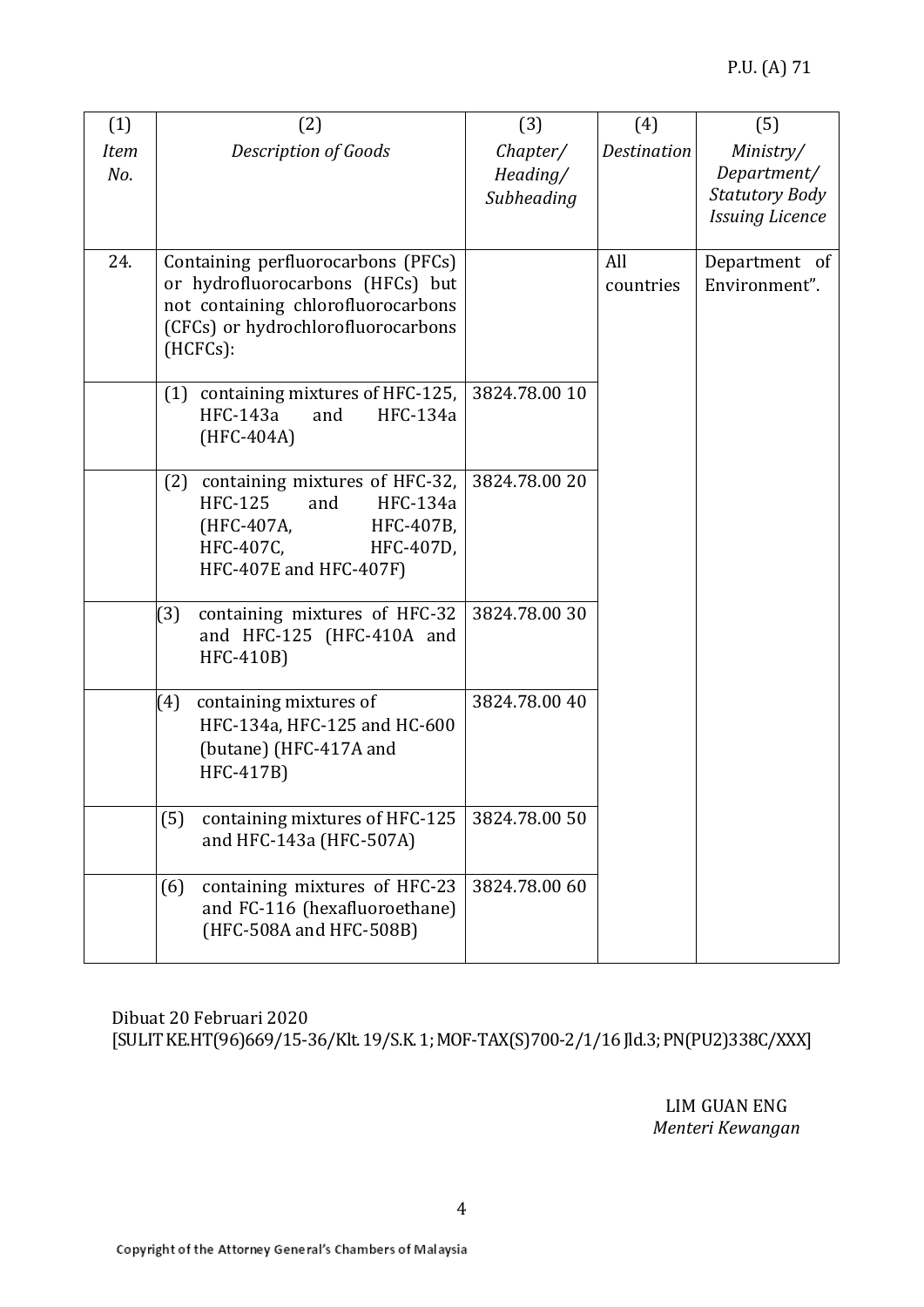#### CUSTOMS ACT 1967

### CUSTOMS (PROHIBITION OF EXPORTS) (AMENDMENT) ORDER 2020

IN exercise of the powers conferred by subsection 31(1) of the Customs Act 1967 [*Act 235*], the Minister makes the following order:

#### **Citation and commencement**

1. (1) This order may be cited as the **Customs (Prohibition of Exports) (Amendment) Order 2020**.

(2) This Order comes into operation on 1 March 2020.

### **Amendment of Second Schedule**

2. The Customs (Prohibition of Exports) Order 2017 [*P.U. (A) 102/2017*] is amended in the Second Schedule, by inserting after item 22 and the particulars relating to it the following items and particulars:

| (1)         |     | (2)                                                                     | (3)                                | (4)                | (5)                                                                         |
|-------------|-----|-------------------------------------------------------------------------|------------------------------------|--------------------|-----------------------------------------------------------------------------|
| Item<br>No. |     | <b>Description of Goods</b>                                             | Chapter/<br>Heading/<br>Subheading | <b>Destination</b> | Ministry/<br>Department/<br><b>Statutory Body</b><br><b>Issuing Licence</b> |
| "23.        |     | Hydrofluorocarbons<br>(HFCs)<br>gas<br>covered under Montreal Protocol: |                                    | All<br>countries   | Department of<br>Environment                                                |
|             | (1) | 1,1,1,3,3-Pentafluorobutane<br>(HFC-365mfc)                             | 2903.39.90 10                      |                    |                                                                             |
|             | (2) | 1, 1, 1, 2, 2, 3, 4, 5, 5, 5<br>Decafluoropentane<br>(HFC-43-10mee)     | 2903.39.90 20                      |                    |                                                                             |
|             | (3) | Fluoromethane<br>$(HFC-41)$                                             | 2903.39.9030                       |                    |                                                                             |
|             | (4) | Difluoromethane<br>$(HFC-32)$                                           | 2903.39.90 41                      |                    |                                                                             |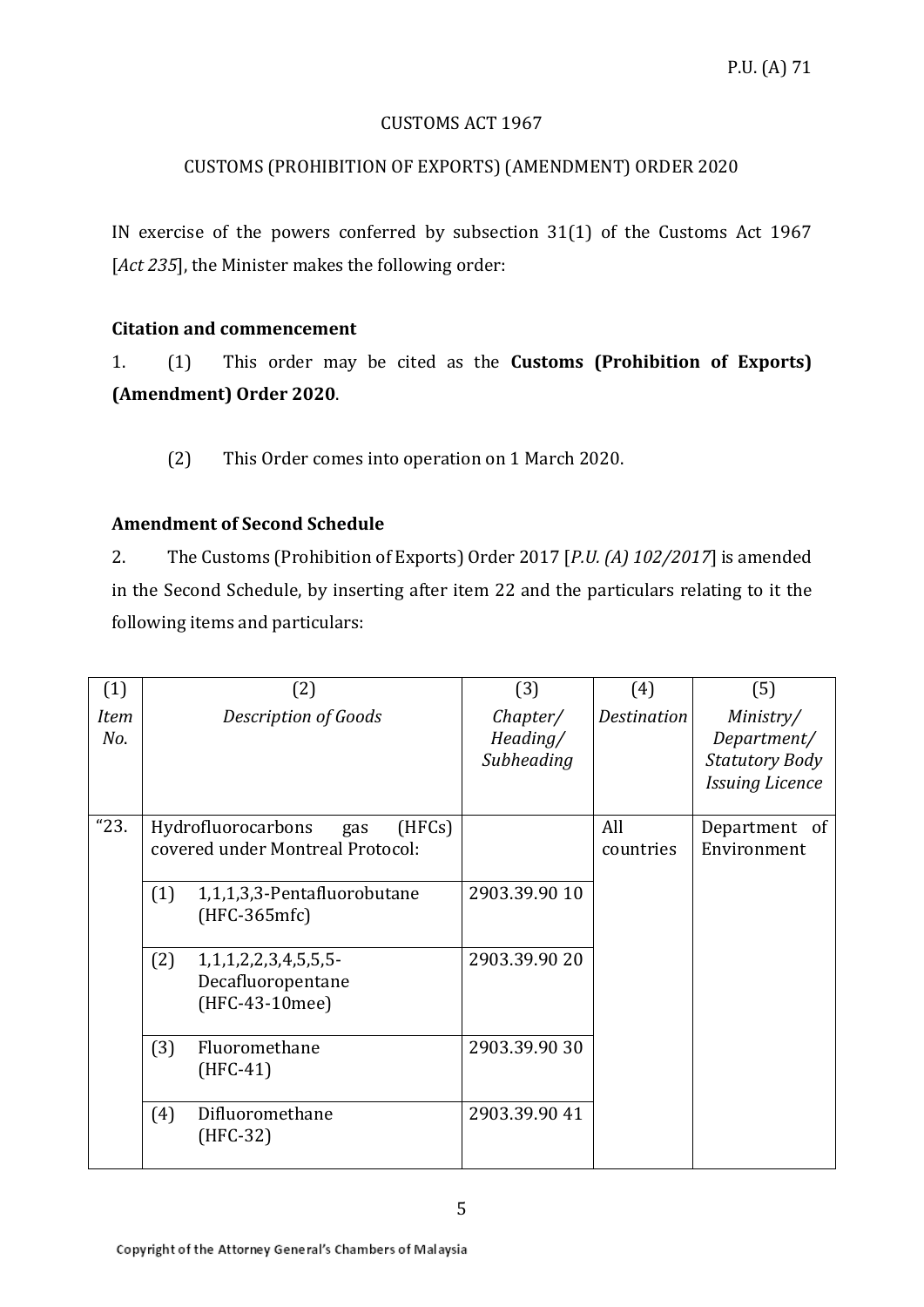| (1)                |      | (2)                                                       | (3)                                | (4)                | (5)                                                                         |
|--------------------|------|-----------------------------------------------------------|------------------------------------|--------------------|-----------------------------------------------------------------------------|
| <b>Item</b><br>No. |      | <b>Description of Goods</b>                               | Chapter/<br>Heading/<br>Subheading | <b>Destination</b> | Ministry/<br>Department/<br><b>Statutory Body</b><br><b>Issuing Licence</b> |
|                    | (5)  | Trifluoromethane (HFC-23)                                 | 2903.39.90 42                      |                    |                                                                             |
|                    | (6)  | 1,1-Difluoroethane<br>(HFC-152a)                          | 2903.39.90 51                      |                    |                                                                             |
|                    | (7)  | 1,2-Difluoroethane<br>(HFC-152)                           | 2903.39.90 52                      |                    |                                                                             |
|                    | (8)  | 1,1,1-Trifluoroethane<br>(HFC-143a)                       | 2903.39.90 53                      |                    |                                                                             |
|                    | (9)  | 1,1,2-Trifluoroethane<br>(HFC-143)                        | 2903.39.90 54                      |                    |                                                                             |
|                    | (10) | 1,1,1,2-Tetrafluoroethane<br>(HFC-134a)                   | 2903.39.90 55                      |                    |                                                                             |
|                    | (11) | 1,1,2,2-Tetrafluoroethane<br>$(HFC-134)$                  | 2903.39.90 56                      |                    |                                                                             |
|                    | (12) | Pentafluoroethane<br>$(HFC-125)$                          | 2903.39.90 57                      |                    |                                                                             |
|                    | (13) | 1,1,1,3,3-Pentafluoropropane<br>$(HFC-245fa)$             | 2903.39.90 61                      |                    |                                                                             |
|                    |      | (14) 1,1,2,2,3-Pentafluoropropane<br>(HFC-245ca)          | 2903.39.90 62                      |                    |                                                                             |
|                    |      | $(15)$ 1,1,1,2,2,3-Hexafluoropropane<br>(HFC-236cb)       | 2903.39.90 63                      |                    |                                                                             |
|                    |      | $(16)$ 1,1,1,2,3,3-Hexafluoropropane<br>(HFC-236ea)       | 2903.39.90 64                      |                    |                                                                             |
|                    |      | $(17)$ 1,1,1,3,3,3-Hexafluoropropane<br>$(HFC-236fa)$     | 2903.39.90 65                      |                    |                                                                             |
|                    | (18) | 1, 1, 1, 2, 3, 3, 3-<br>Heptafluoropropane<br>(HFC-227ea) | 2903.39.90 66                      |                    |                                                                             |